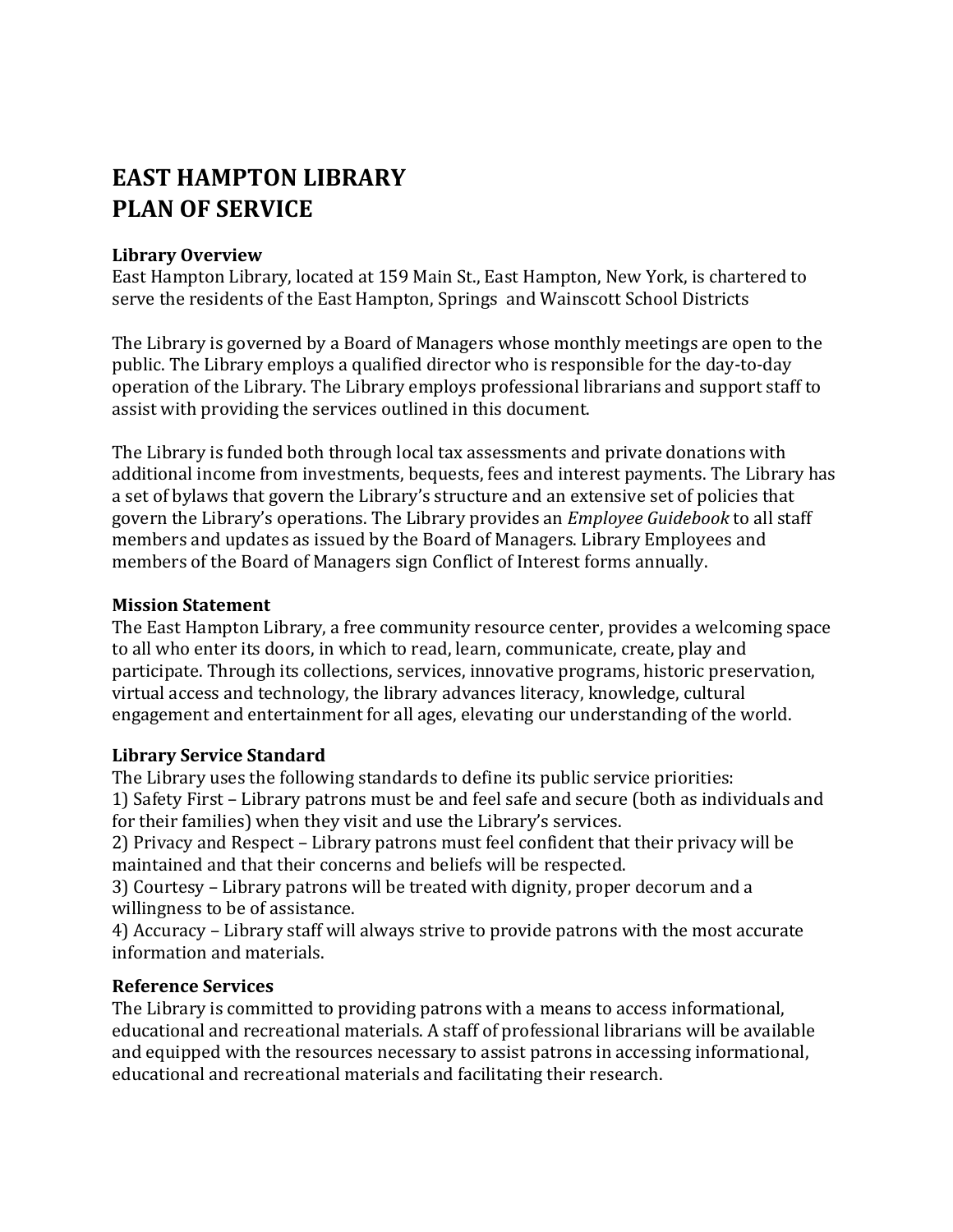## **Collections**

The Library will maintain a collection of popular general interest materials. The collection will be intended for the enrichment of all patrons. The collection will include books (regular and large print), magazines, DVDs, compact discs, audiobooks, eBooks and other downloadable materials. The Library will evaluate emerging technology and when appropriate, add materials in new formats to its collection.

## **Computers and Technology**

The Library will provide a broad array of computer and technology services. These services will include, but are not limited to, public access to:

- Computers with Internet and various software programs
- Wi-Fi throughout the building and property
- Scanning stations
- Color and black/white printers
- Color and black/white photocopier
- Document magnifier
- *Live-brary.com* (online eBook collections, databases, study help and research tools)
- Patrons with Library cards will have remote access to *Live-brary.com*

## **Circulation**

The Library will lend materials to patrons who live within the Library's service area or those qualified for direct access and/or interlibrary loan. The Library will follow the direct access and/or interlibrary loan rules set forth in the *SCLS Resource Sharing Code* and it will comply with all sections of New York State Department of Education NYCRR 90.3. The Library will issue a Library card to any resident within its service area who fills out an application and provides the necessary proof of residency. Patrons with Library cards will be able to request, reserve and renew materials, access a list of Library holdings (either from the Library or online), borrow materials from other Suffolk County public libraries and access their Library card account (either from the Library or online).

The Library will maintain a comfortable, clean and safe facility that is fully accessible to all community members. The Library will offer gender neutral, accessible bathrooms. The facility will include workspace for individuals, small groups and large groups as well as a community art gallery. The Library facility will be large and modern enough to support the items listed within this plan of service. Library signage will be clear, up-to-date and easy to understand.

#### **Staff**

The Library will employ a friendly and helpful customer service oriented staff that will include professional librarians and support staff. Staff members will be well-informed about the Library's services, programs and policies. Staff development will be encouraged and facilitated through opportunities for professional growth and training.

#### **Volunteers**

The Library will utilize the assistance of a diverse group of volunteers, whenever appropriate. This